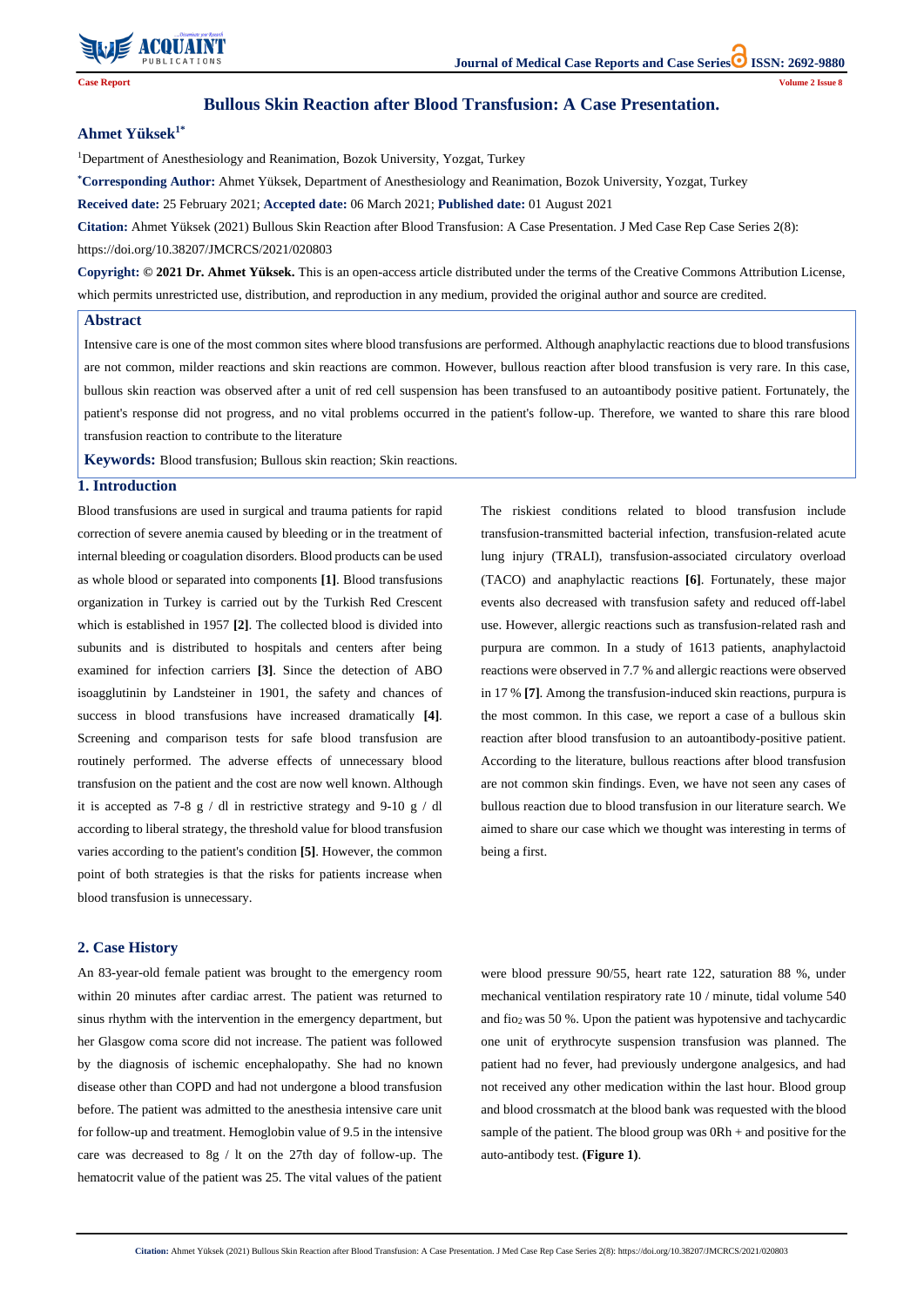



Figure 1: Blood results with the crossmatch test. The reaction in the rightmost tube with antibodies in the patient's blood is observed.

**Citation:** Ahmet Yüksek (2021) Bullous Skin Reaction after Blood Transfusion: A Case Presentation. J Med Case Rep Case Series 2(8): https://doi.org/10.38207/JMCRCS/2021/020803

The transfusion team was consulted on the fact that the autoantibody that was positive in the patient's blood tests. The transfusion team indicated that autoantibody subtyping was not performed and was not required in routine procedures. Whereat, one unit of erythrocyte suspension was started at 100 ml/hr via central venous catheter from an internal jugular vein. At the 20th minute of the transfusion, many bullae were observed in the chest area **(Figure 2)**. These bullae did



**Figure 2:** Bullae in the patient's chest. The image on the right is the patient's upper left chest area, the image on the left is the zoomed image of the same region.

not exceed 1 cm and spread on both shoulders and from the chest to the upper abdomen. Transfusion was stopped and methylprednisolone 1mg/kg and pheniramine 45.5 mg were administered to the patient. The allergic reaction that rapidly regressed after the first treatment and reported to the transfusion committee. The patient's blood transfusion was then continued with a slower rate of 40ml / hr, and transfusion was completed.

# **3. Results and Discussion**

In this case, an uncommon transfusion reaction was shared. Although allergic reactions are common after transfusion, the bullous reaction was not observed in our literature search. In this respect, it is important to be the first case we have reported. In addition, the decision stage of the blood transfusion, the tests performed, the site and the speed of application are the cases that should be discussed with their right and wrong sides.

In this case, the patient was given a blood transfusion at a hemoglobin value of 8.0 g  $/$  dl. This value is between the transfusion thresholds known as liberal or restrictive strategy. However, advanced age, hypotensive and tachycardic course was effective in the decision of transfusion. In this case, it is based on the idea that transfusion thresholds should be individually determined for each patient and have no sharp limits.

Most medical centers perform pre-transfusion tests for safe transfusions, such as ABO, RhD blood typing, and crossmatch. Nevertheless, the occurrence of transfusion reactions due to unexpected antibodies other than ABO blood type antibody and anti-D antibody may not be predicted by these tests alone, and therefore screening and detection tests of rare antibodies may be required but are not performed in routine procedures. The autoantibody test was reported as positive before transfusion in patient blood. Autoantibodies are frequently observed in surgical patients and autoimmune diseases, especially after frequent blood transfusions. Typing of these antibodies is not routinely performed, but in terms of cost is a matter to be discussed. Also, it was on the 27th day of our patient's admission and blood transfusion had not been done before. She also had no known autoimmune disease. In principle, blood